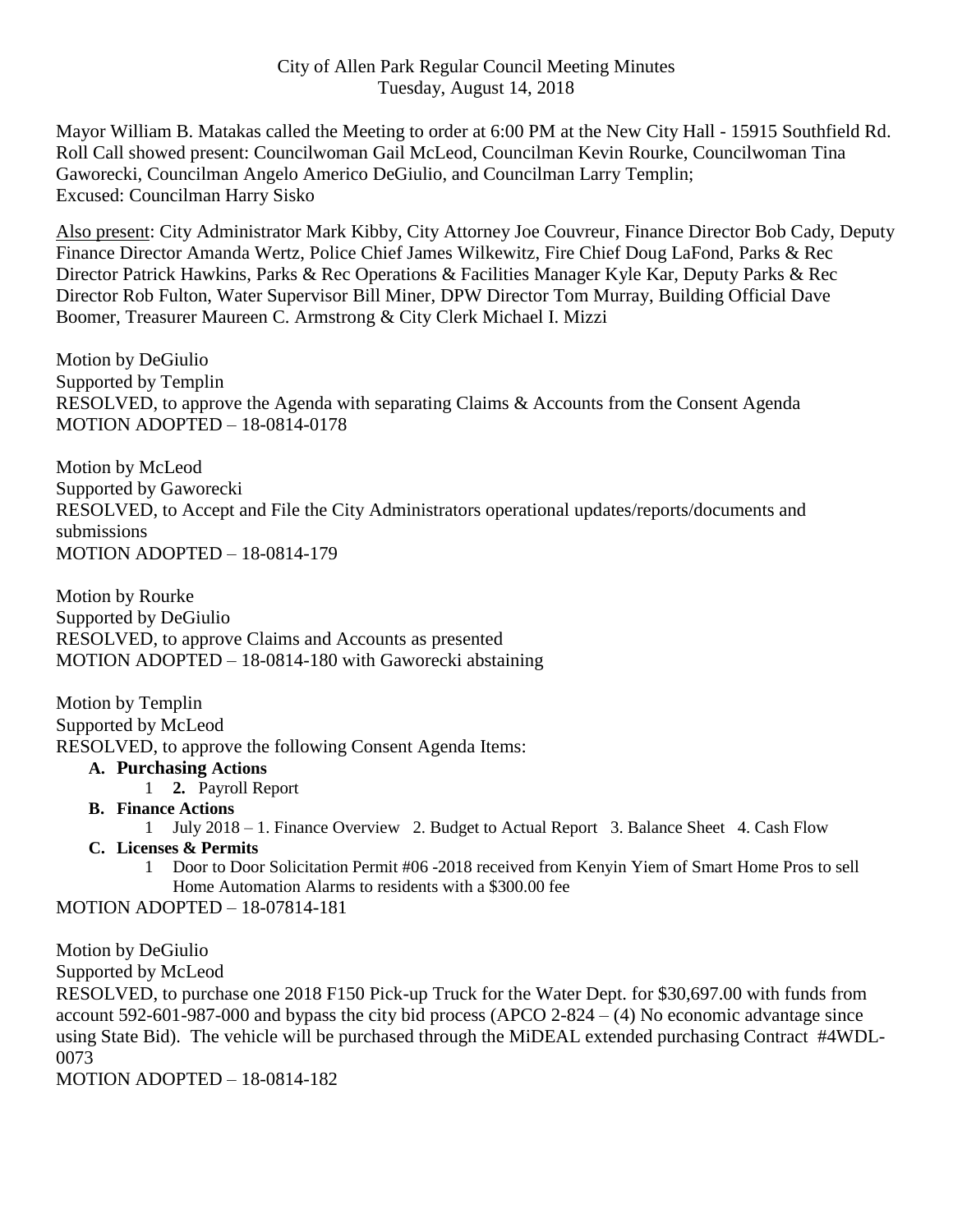## City of Allen Park Regular Council Meeting Minutes Tuesday, August 14, 2018

Motion by Rourke Supported by Gaworecki RESOLVED, to approve the purchase of 2 Hidrostal Screw Centifugal Pumps – Model H12K-SD through Dubios-Cooper Associates at a cost not to exceed \$145,600.00 with funds from account #592-603-985-000 and bypass the city bid process (APCO 2-824 – (4) No economic advantage since they are a sole provider) MOTION ADOPTED – 18-0814-183

Motion by Rourke Supported by Gaworecki RESOLVED, to authorize the Police Department to purchase 2 2019 Ford Interceptor Utility (Explorer) vehicles through Gorno Ford at a cost of \$57,702.00 with State Narcotics Forfeiture Fund and bypass the city bid process (APCO 2-824 – (4) No economic advantage since using State Bid). The vehicle will be purchased through the MiDEAL extended purchasing Contract MOTION ADOPTED – 18-0814-184

Motion by DeGiulio Supported by Gaworecki RESOLVED, to authorize the City of Allen Park to continue participating in the Great Lakes Water Authority's (GLWA) Water Residential Assistance Program (WRAP) administered through Wayne Metropolitan Community Action Agency MOTION ADOPTED – 18-0814-185

Motion by DeGiulio Supported by Rourke RESOLVED, to Grant Special Regulated Land Use #01-2018 received from Ron Nelson & Gerald Olinik for a Culver's fast food restaurant with drive thru window at 15655 Southfield Rd. (former Ruby Tuesdays) MOTION ADOPTED – 18-0814-186

Motion by DeGiulio Supported by Templin RESOLVED, to Convene into Closed Session to consider the purchase or lease of real property as permitted under MCL 15.268 (d) Roll Call Vote: Unanimous MOTION ADOPTED – 18-0814-187

The door was closed at 6:40 PM

The door was opened at 7:30 PM

Motion by Rourke Supported by DeGiulio RESOLVED, to reconvene into the Regular Council Meeting MOTION ADOPTED – 18-0814-188

Motion by DeGiulio Supported by McLeod RESOLVED, that the Mayor and City Clerk sign the Purchase Agreement for Buhl Field on Outer Dr. MOTION ADOPTED – 18-0814-189